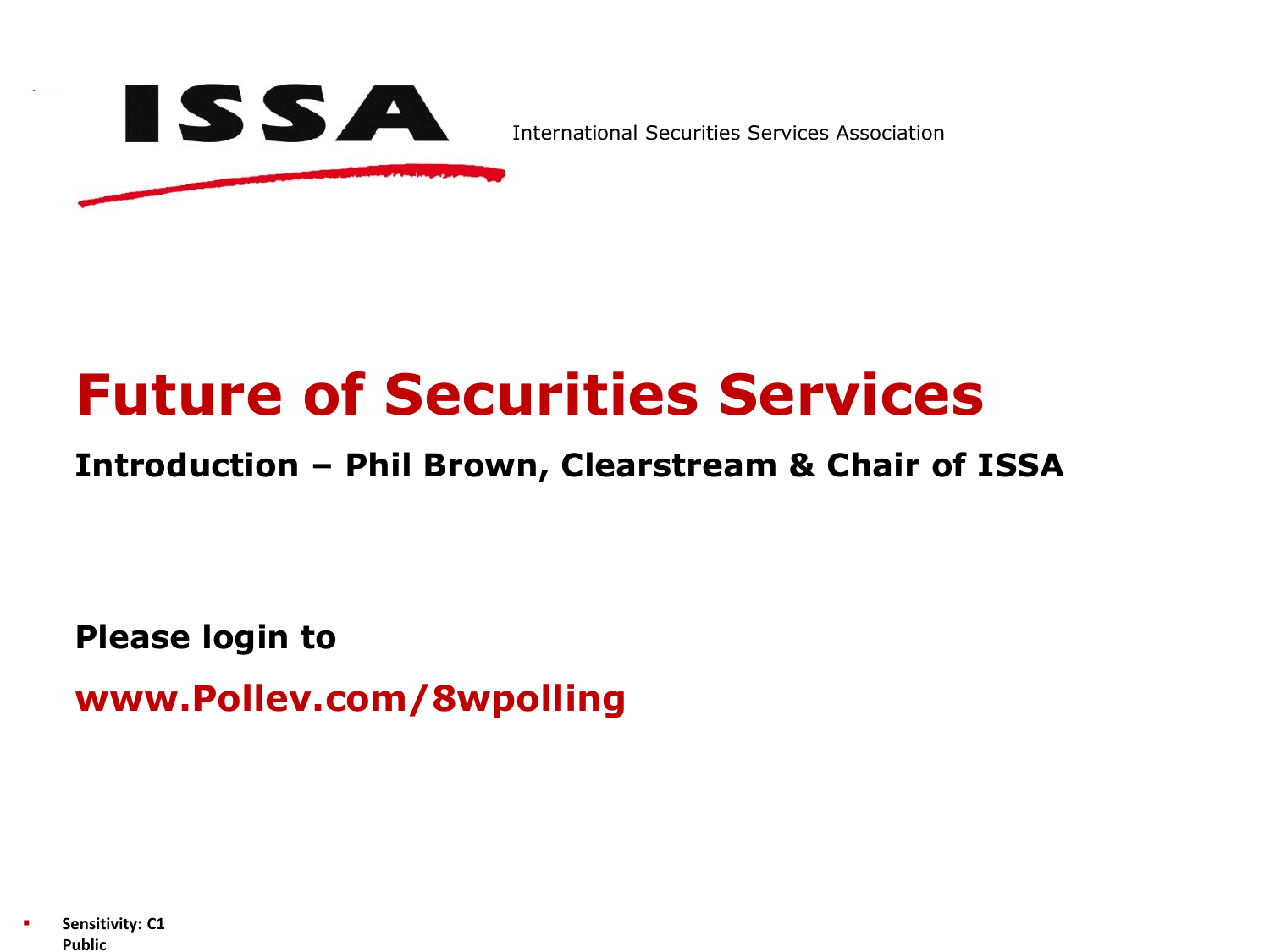

International Securities Services Association

# **Future of Securities Services**

**Part 1**

**Archie Stebbings Partner - Olivier Wyman**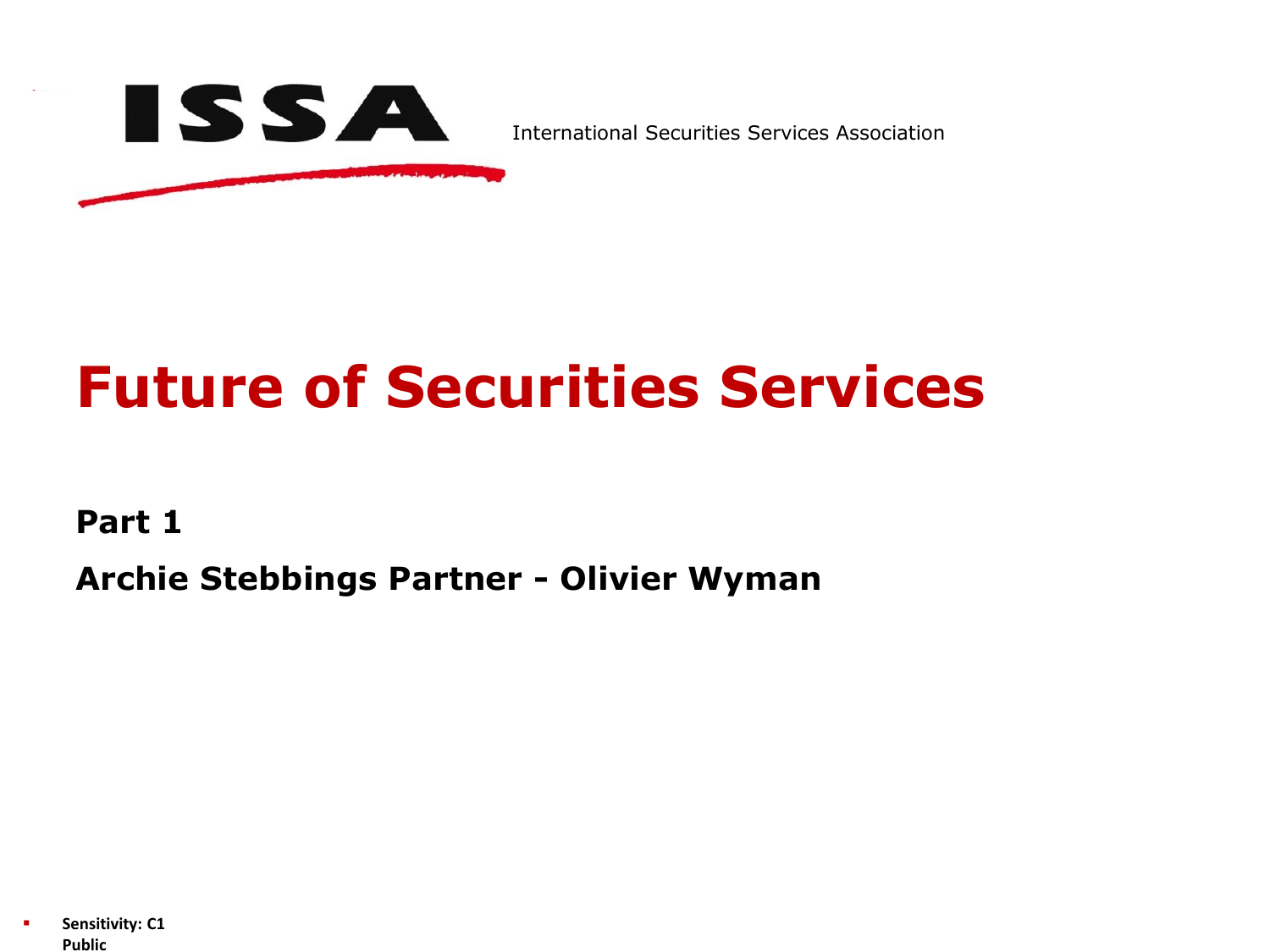





## **Archie Stebbings**

Partner, Market Infrastructure

*Working with our key clients across capital markets on strategic, risk and operational priorities*

### **AIMS FOR TODAY**

- **1. Provide a summary of core messages from our joint report**
- **2. Touch on some of the key drivers impacting the industry**
- **3. Outline the key proposals stemming from our report**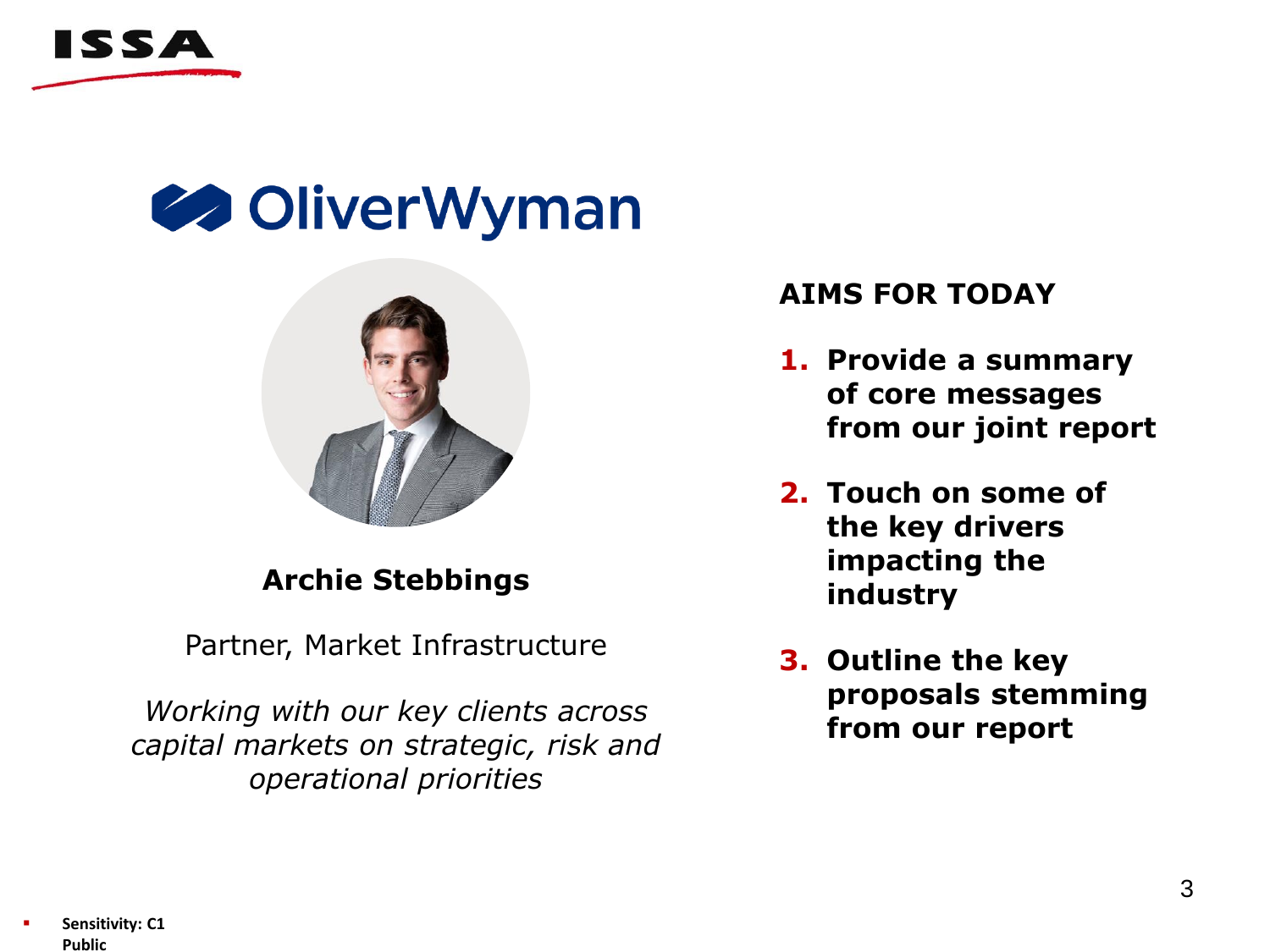

Oliver Wyman partnered with ISSA member institutions to co-author a white-paper on the future of securities services

## **Summary of key messages from the Future of Securities Services Whitepaper**



- **Past decade has seen stable revenues** driven by rising AUC, **but declining profit margins,** in part due to ongoing fee compression
- **Looking forward**, we expect
	- **Continued top-line pressure** creating difficulties to deliver shareholder returns and ringfence resources for growth investment
	- **Significant growth opportunities** for firms that can afford to invest / partner in the right areas
	- **Geopolitical uncertainties** that put a global industry at risk of becoming regionalized
- We expect that the **drivers of change with the largest impact** on the industry fit within 2 broader categories
	- **Changing investor behaviour**
	- **Technology disruption and technology enabled competition**
- Depending on the business model, scale and geographical footprint, we believe **four strategic considerations will be critica**l for players in the Securities Services industry
	- **1. Relieve cost pressure** to the core
	- **2. Double-down on new growth** paths
	- **3. Fend-off industry disruption**
	- **4. Future-proof operating models** based on C19 lessons learned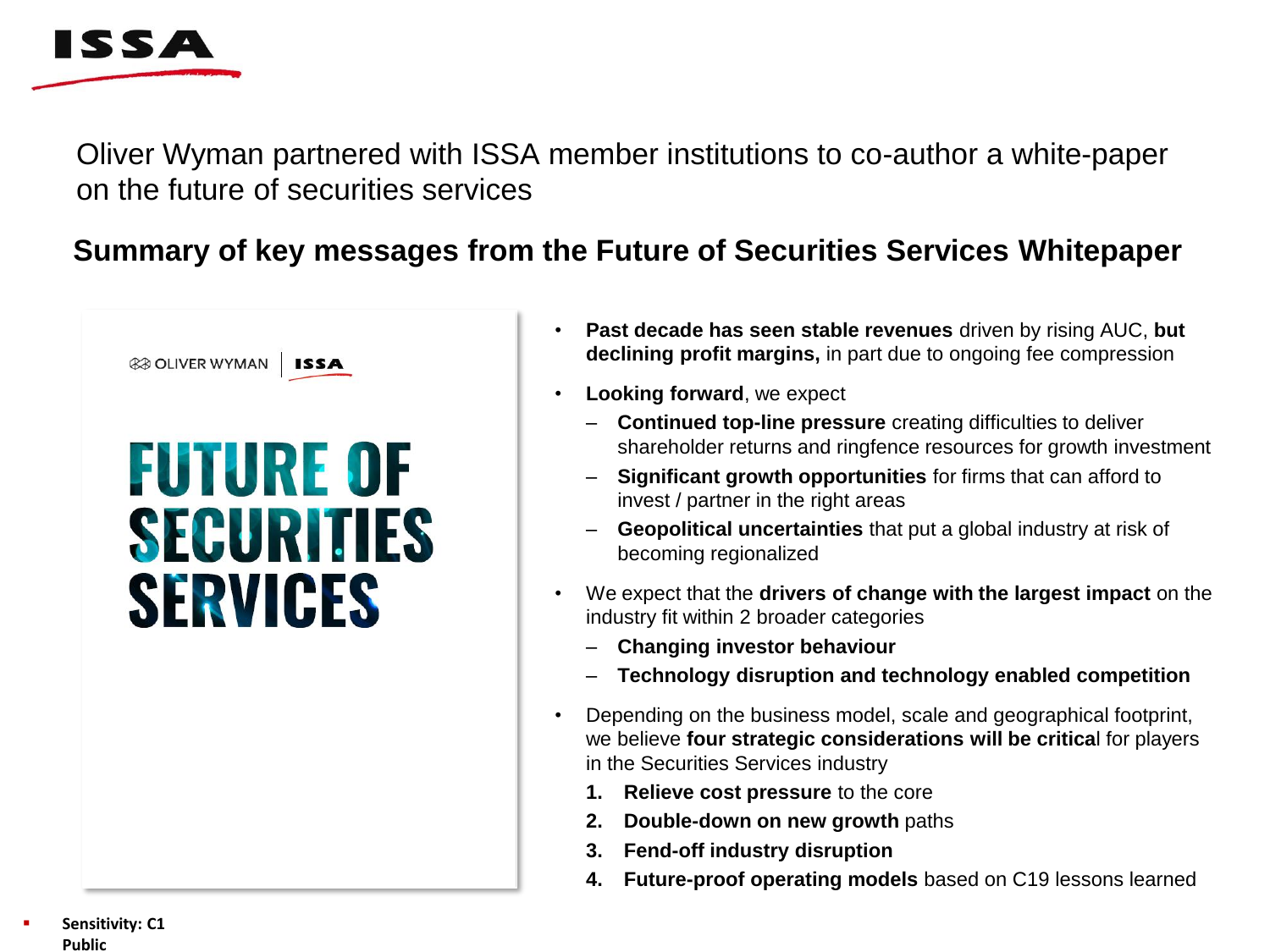

**<sup>1</sup> Summary forces shaping the future of capital markets**



Sensitivity: C1 **Public**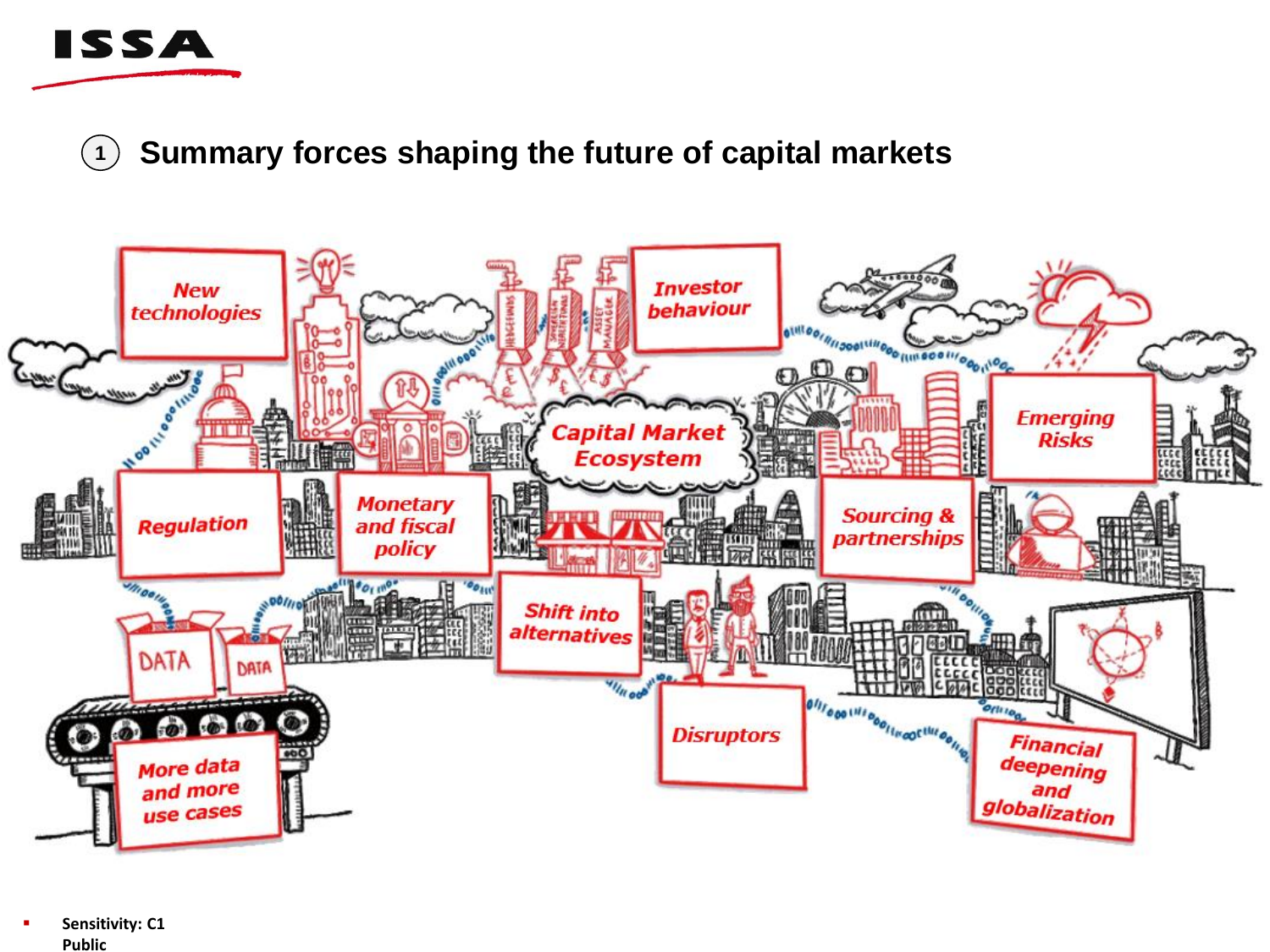

## **Market Value Deep Dive:** Value has migrated to exchanges and financial data companies

### **Market Cap / Revenue multiples with global bank spread,** \$BN 2020

|                               |                      | 18.9                   |                             |
|-------------------------------|----------------------|------------------------|-----------------------------|
|                               |                      |                        |                             |
|                               |                      |                        |                             |
|                               |                      |                        |                             |
|                               |                      |                        |                             |
|                               |                      |                        | 7.1                         |
|                               |                      |                        |                             |
|                               |                      |                        |                             |
|                               | $2.6$ T              |                        |                             |
|                               |                      |                        |                             |
| Averages                      | Global banks IB &    | <b>Diversified</b>     | Financial Data &            |
|                               | Markets <sup>1</sup> | exchanges <sup>2</sup> | Tech Providers <sup>2</sup> |
| <b>Revenues (\$BN)</b>        | 16                   | 2                      | 3                           |
| Revenue growth<br>$('14-'19)$ | $-2%$                | 7%                     | 12%                         |
| Market cap (\$BN)             | 42                   | 39                     | 20                          |

### **Commentary**

- New regulations after the Global Financial Crisis increased capital requirements of banks, changing the economics
- Adjacent non-bank firms with low-capital, networklike economics trade at much higher P/E multiples
- The shift of revenues to capital light competitors has been slower and less extreme than feared, however, meaning the scale of the shift in valuation may be unwarranted

1. Market cap calculated as % of IBD & Markets revenue / total bank revenue multiplied by total bank market cap as of 3/10/2021.

2. Revenue includes revenue streams from Market Infrastructure and Financial Services activities only. Market cap is calculated as % of total revenue from these streams in 2020.

Source: Coalition proprietary data, Refinitiv Datastream, Public earnings reports and corporate financial information, Oliver Wyman proprietary data, Oliver Wyman Analysis.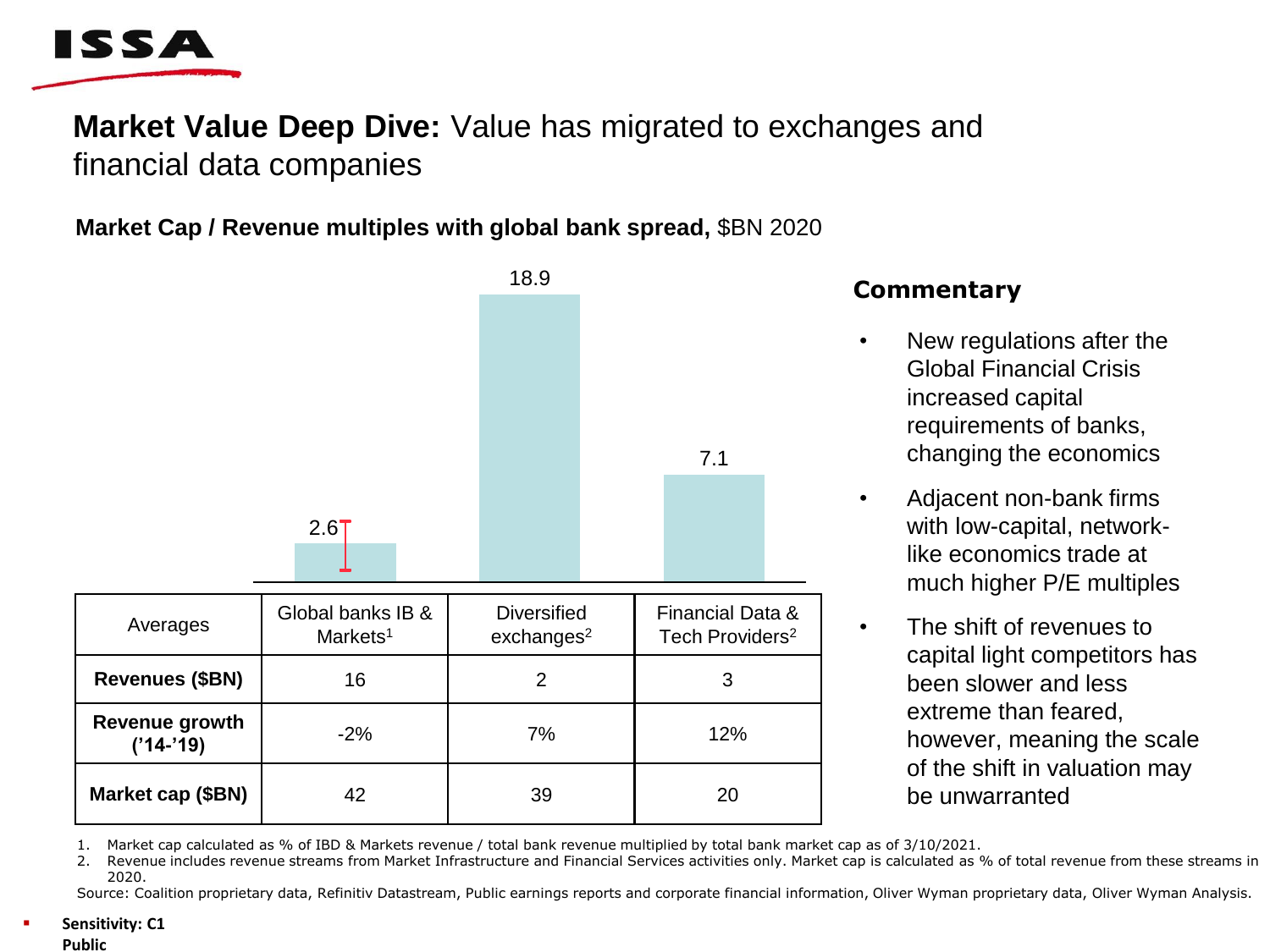

**Sell side opportunities:** businesses will need to capitalize on structural shifts in client demand to thrive in the future

|                                         | <b>Description</b>                                                                                                                                                                                                                                                                                                                                                                                                                                                                    | <b>Market size</b> |
|-----------------------------------------|---------------------------------------------------------------------------------------------------------------------------------------------------------------------------------------------------------------------------------------------------------------------------------------------------------------------------------------------------------------------------------------------------------------------------------------------------------------------------------------|--------------------|
| <b>ELECTRONIC</b><br><b>TRADING</b>     | Investing in electronic trading platforms that offer edge and scale<br>across asset classes<br>Deep specialization in less liquid asset classes with hybrid electronic<br>and high touch capabilities<br>Reassessment of the user interface (investing in client portals that<br>create stickier relationships with investors with broad market access<br>and value-added services)                                                                                                   | <b>&gt;\$50 BN</b> |
| <b>PRIVATE</b><br><b>MARKETS</b>        | Expand early-stage coverage and product offering for corporates<br>staying private longer<br>Invest in platforms that can channel the wide range of financing<br>options/solutions for private companies<br>Establish new fund structures and other vehicles for individual<br>investors to access expanding universe of private investments<br>Invest in capital light services for private borrowers (transaction<br>banking) or private markets investors (custody and fund admin) | <b>&gt;\$25 BN</b> |
| <b>EMERGING</b><br><b>OPPORTUNITIES</b> | <b>ESG:</b> Financing the transition to a low carbon economy and<br>$\bullet$<br>underwriting a spectrum of green labelled products for investors<br>Digital Assets: trading and servicing new asset classes (e.g. crypto)<br>and trading and servicing existing asset classes more efficiently<br><b>Outsourcing:</b> commercializing existing capabilities, infrastructure,<br>٠<br>and data                                                                                        | N/A                |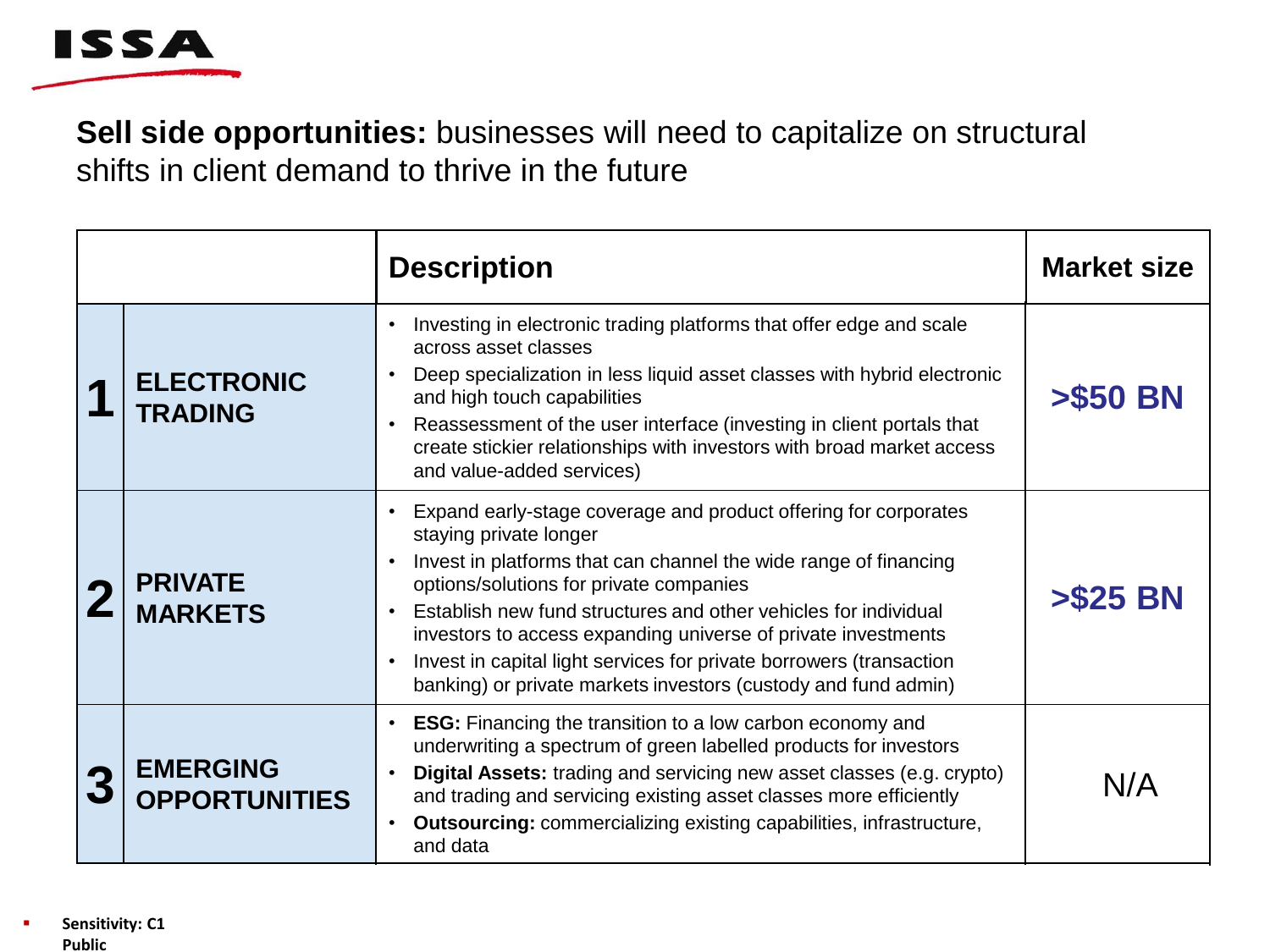

## OW has modelled **three scenarios with the level of global economic stimulus and evolution of the pandemic key swing factors**

#### **Scenario description**

|                                     | <b>Partial Recovery</b>                                                                                                                                       | <b>Full Recovery</b>                                                                                                                                 | <b>Runaway Recovery</b>                                                                                                                    |
|-------------------------------------|---------------------------------------------------------------------------------------------------------------------------------------------------------------|------------------------------------------------------------------------------------------------------------------------------------------------------|--------------------------------------------------------------------------------------------------------------------------------------------|
| Policy: Near-<br>term stimulus      | No meaningful additional stimulus is US<br>or Europe                                                                                                          | Some moderate fiscal stimulus passed in<br>US and Europe in 2021-22                                                                                  | US passes a large infrastructure bill in<br>2021-22, with European countries also<br>approving large fiscal stimulus                       |
| Policy: Med-<br>term fiscal         | Political pressures and inflationary<br>concerns result in 2022 fiscal tightening                                                                             | No tax increases or spending cuts as fiscal<br>policy remains accommodative                                                                          | Fiscal policy remains accommodative<br>through 2023 in drive to full employment                                                            |
| Policy:<br>Monetary policy          | Accommodative monetary stimulus and<br>QE continues, rates stay near zero<br>through 2023                                                                     | Rates very low through 2023, QE starts to<br>taper off in 2022                                                                                       | Inflationary pressures result in rates<br>rises in 2022 and withdrawal of QE in<br>2021                                                    |
| <b>Policy</b><br>measures:<br>Trade | Geopolitical tensions escalate resulting in<br>increasing trade barriers                                                                                      | Geopolitical and trade tensions gradually<br>ease in some areas, ongoing tension<br>between US-China and EMEA-UK                                     | Geopolitical tensions significantly de-<br>escalate, widespread easing of trade<br>barriers (including US and China)                       |
| Pandemic<br>evolution               | Variants continue to emerge which are<br>resistant to current vaccines                                                                                        | Vaccine rollout on schedule, herd immunity<br>reached in developed countries during late<br>summer                                                   | Vaccines and distribution accelerate,<br>herd immunity reached in developed<br>countries early summer                                      |
| <b>Macro</b><br>environment         | Weak global recovery as global GDP<br>increases to 4.7% in 2021, with China<br>rebounding to 8% growth, offset by mild<br>recoveries of 2-3% in Europe and US | Solid rebound in global economy led by<br>Asia as global GDP increases by 6.4% in<br>2021; China grows at 9%, European and<br>US economies grow 4-7% | Surging global economy with gobal<br>GDP rises 8.1% in 2021; European and<br>US economies grow by 5-10%,<br>matching China's growth at 10% |
| <b>Credit</b>                       | Default rates at 8% as recovery is weak<br>and government assistance is withdrawn                                                                             | Default rates at 6% as defaults are<br>contained to sectors most exposed to<br>pandemic shock                                                        | Default rates at 3% as rapid recovery<br>and continued government backstop<br>results in few defaults                                      |
| 2020-21 YoY                         | $-2.4%$                                                                                                                                                       | $-1.0%$                                                                                                                                              | $+0.6%$                                                                                                                                    |
| 2020-23 CAGR                        | $-1.5%$                                                                                                                                                       | $+0.6%$                                                                                                                                              | $+3.3%$                                                                                                                                    |

Source: Oliver Wyman analysis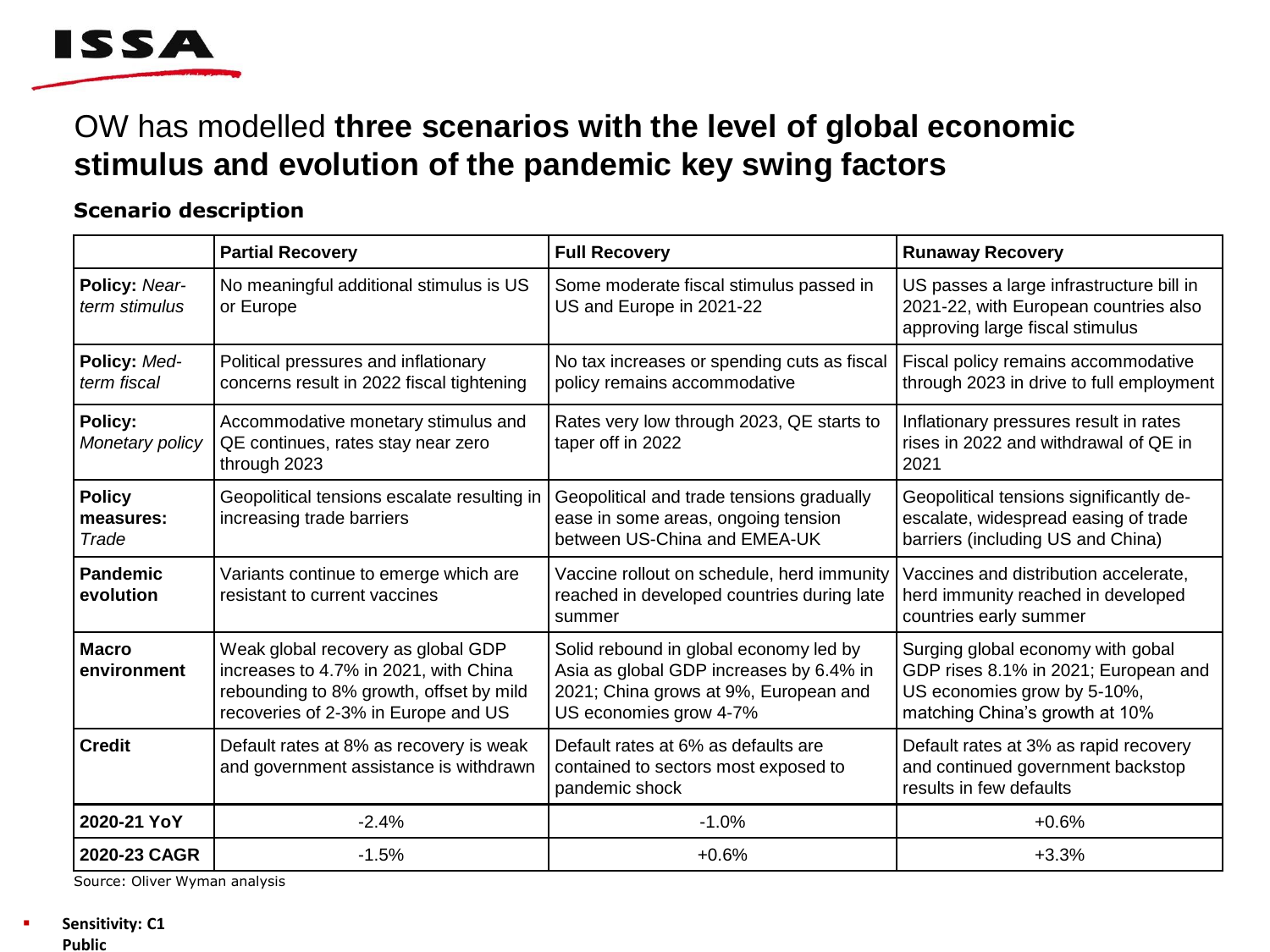

## **Securities services revenues remain in range or above 2017–2019** levels in

all but our partial recovery scenario

### **CIB revenue projections for three modelled scenarios**

\$ BN, 2018–2023e



Source: Coalition proprietary data, Oliver Wyman analysis

Sensitivity: C1 **Public**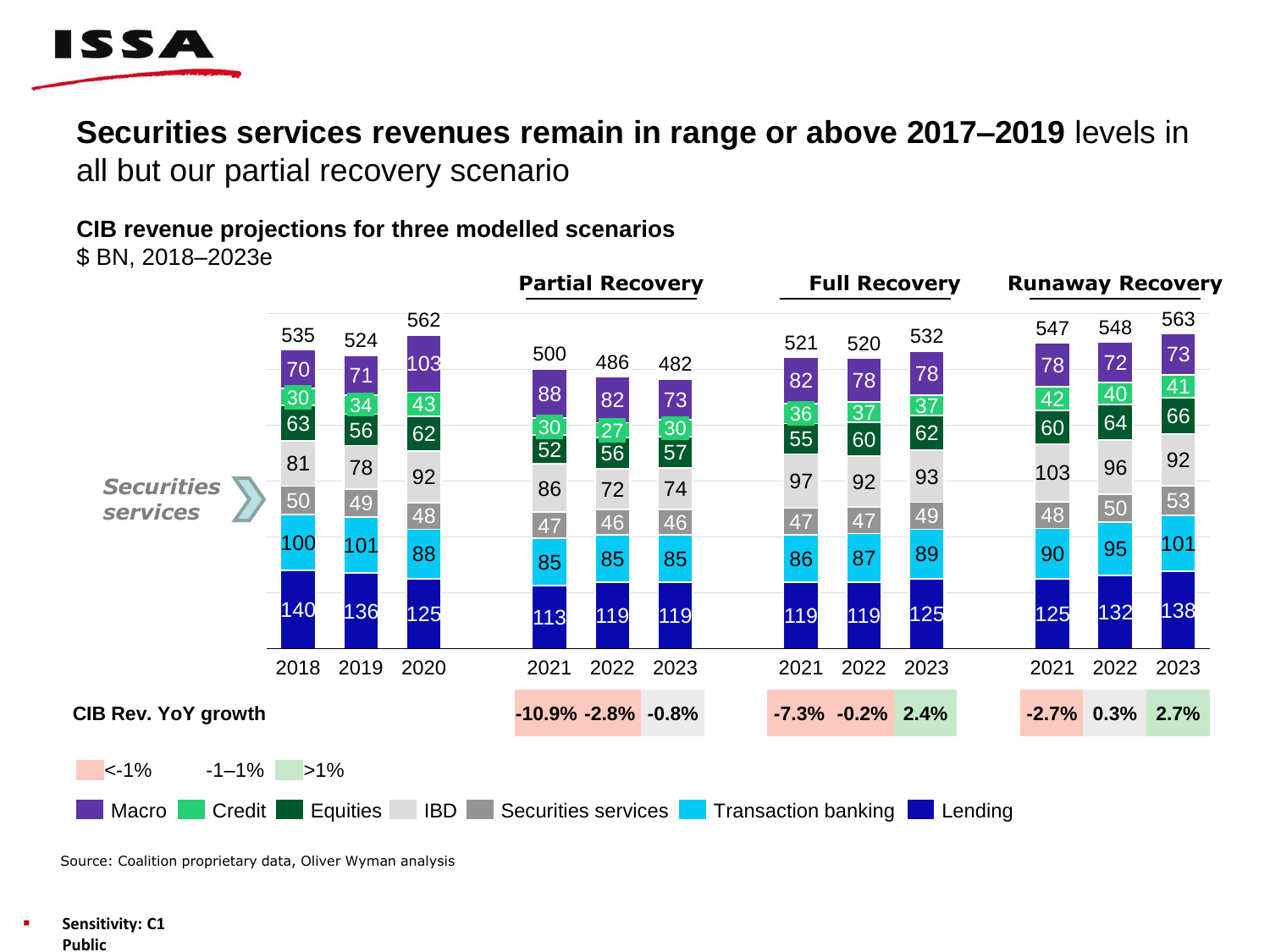

## **Strategic implications for the securities services industry**

**Overview strategic industry forces and associated drivers** 



#### **Continued pressure on the top-line forcing additional focus on cost**

- Downward pressure on fees
- Collapse of net interest margin
- Shift to lower margin solutions and lower cost providers



**New revenue opportunities from innovative services**

- Emergence of different asset classes
- Emergence of new investor types
- Demand for solutions to new or unaddressed problems



#### **Disruption of the current market structure and value chain**

- Disruption by new market participants (e.g. BigTech)
- Disruption through M&A / Partnerships
- Breakdown of traditional value chains and business models



#### **Industry responses to COVID-19 and earlylessons learned**

- Drastic push to digitization, automation and new ways of working
- Further shift of value from capital markets participants to market infrastructure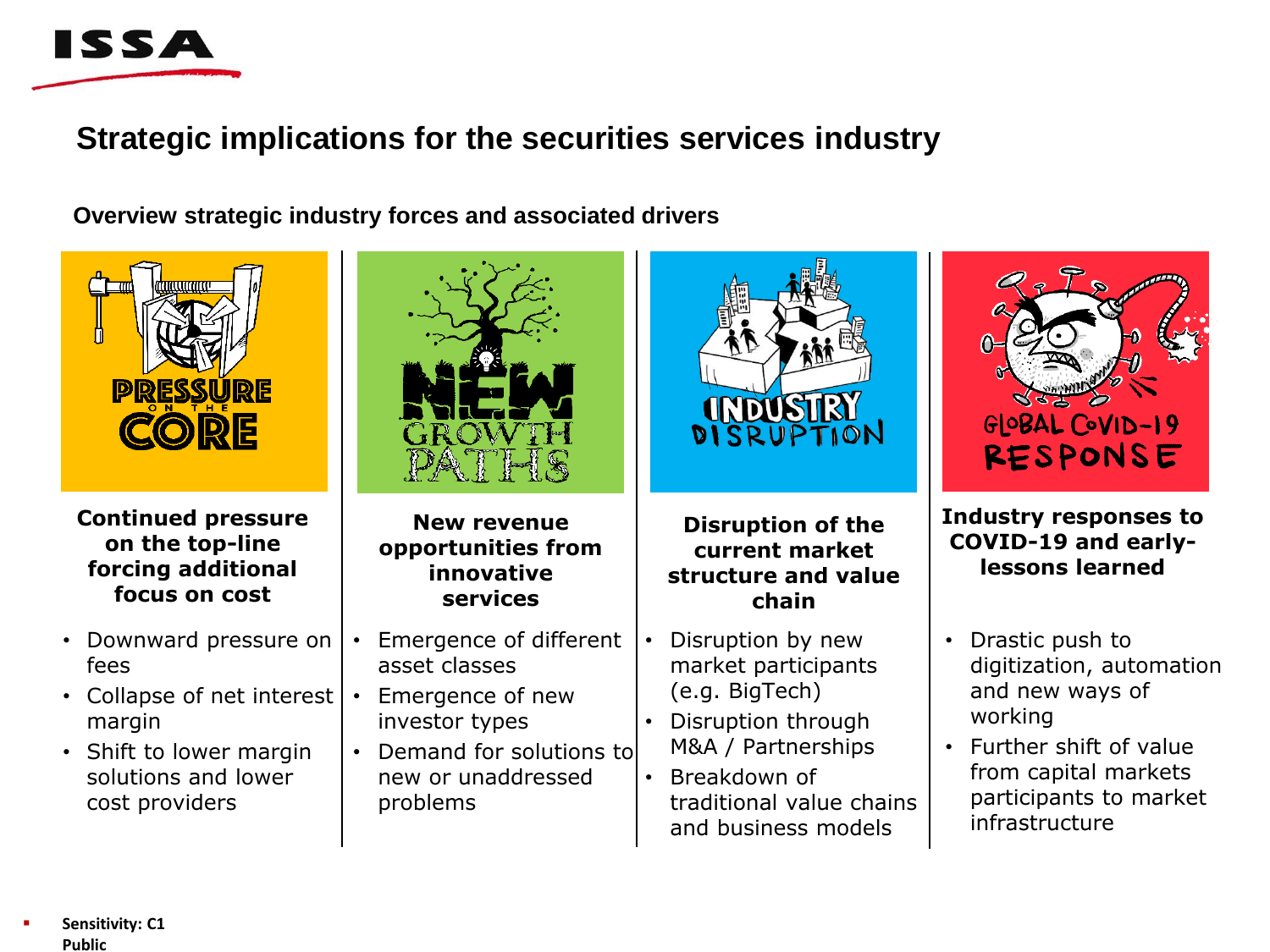

## **Imperatives for the Securities services Industry**

**Overview of imperatives for the industry**



**Continued pressure on the top-line forcing additional focus on cost**

- Transformation of legacy IT
- Transition to Cloud
- Service and product standardization
- Participation choices
- M&A and consolidation



**New revenue opportunities from innovative services**

- Build new products and services
- Use data and artificial intelligence for valueadd
- Recalibrate distribution channels



- Re-think positioning along the value chain and activities conducted
- Fill capability gaps with acquisitions and partnerships
- Review insourcing and outsourcing decisions



**Industry responses to COVID-19 and earlylessons learned**

- Review ongoing digital transformation programs to increase ambition and accelerate delivery
- Review manual and cost intensive processes
- Adopt new ways of remote working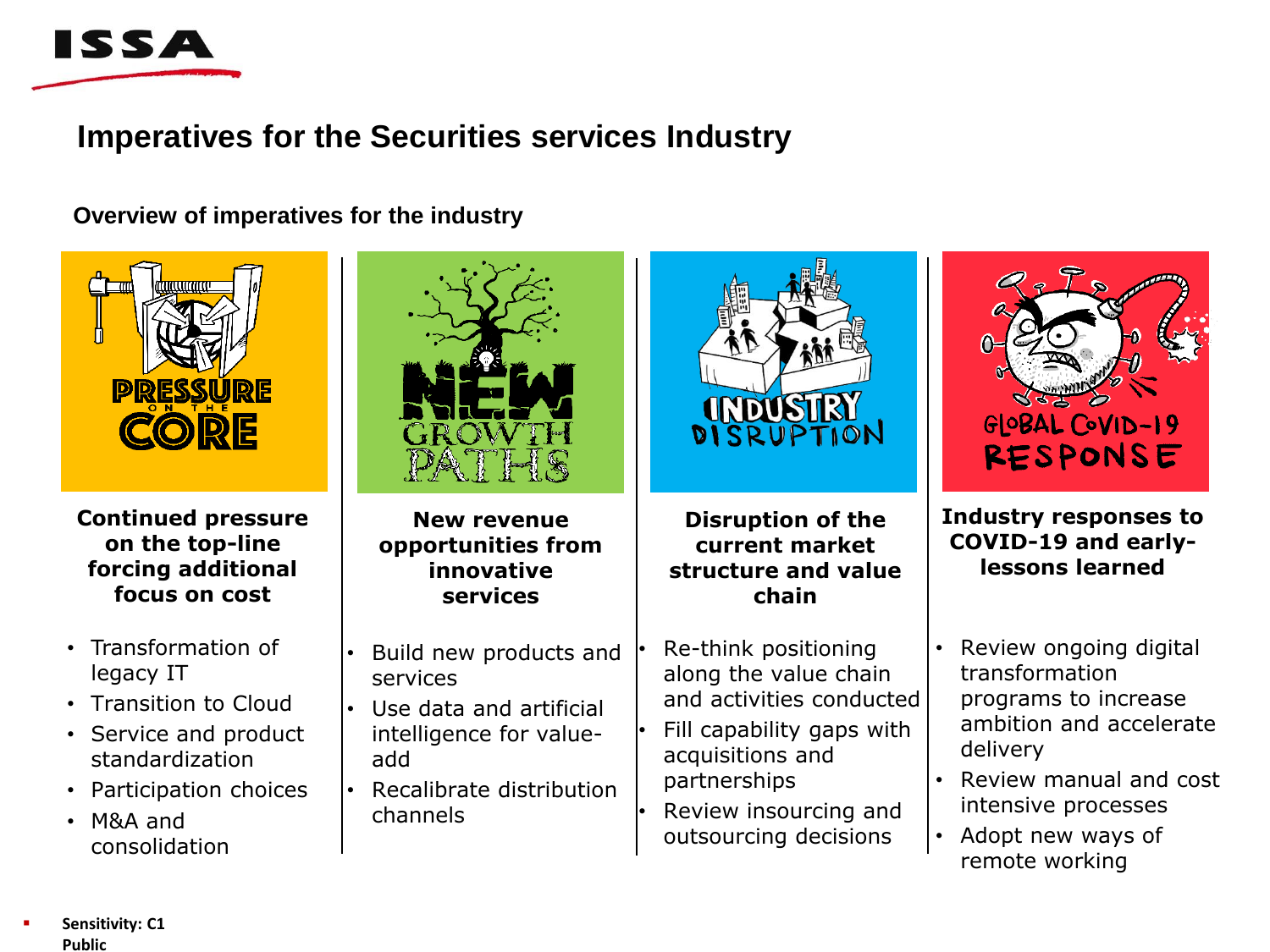

## **We defined strategic priorities that ISSA will work on together with the members to drive impact over the next years**

### **Voice of the industry: What is the present key focus for your firm?**

Survey during online webinars with ISSA members, N=37

| <b>New Growth Plans</b>               | 17 (46%) | • Private Markets and Digital Assets<br>Client value-add increase (and differentiated charging<br>models)<br>Geographical cooperation to tap into new growth<br>markets              |
|---------------------------------------|----------|--------------------------------------------------------------------------------------------------------------------------------------------------------------------------------------|
| <b>Cost Pressure on the Core</b>      | 12 (32%) | Definition and adoption of industry APIs<br>• Application of common data standards<br>• Partnering to share R&D investments<br>• Front-to-back cost reduction                        |
| <b>Industry Disruption</b>            | 7(19%)   | • Cyber threats from move to Cloud<br>• Applications of Quantum Computing<br>Positioning to shape upcoming regulations and<br>achieve / protect level playing field against FinTechs |
| <b>COVID-19 early lessons learned</b> | 1(3%)    | • Accelerating digitization<br>• Adopting new ways of working<br>Improving operational resilience                                                                                    |

Sensitivity: C1 **Public**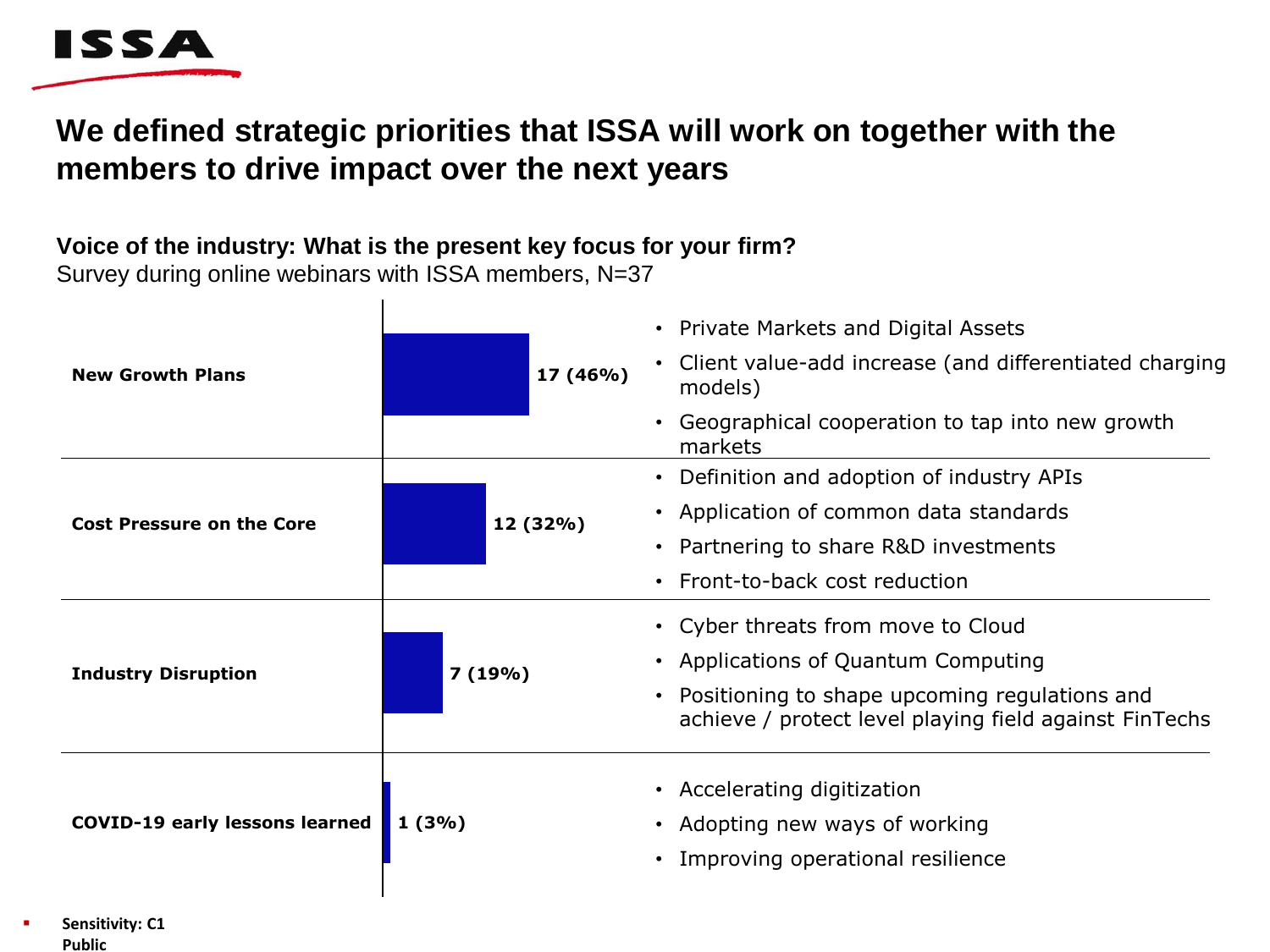

International Securities Services Association

# **Future of Securities Services**

**Part 2**

**Collin Parry - ISSA**

Sensitivity: C1 **Public**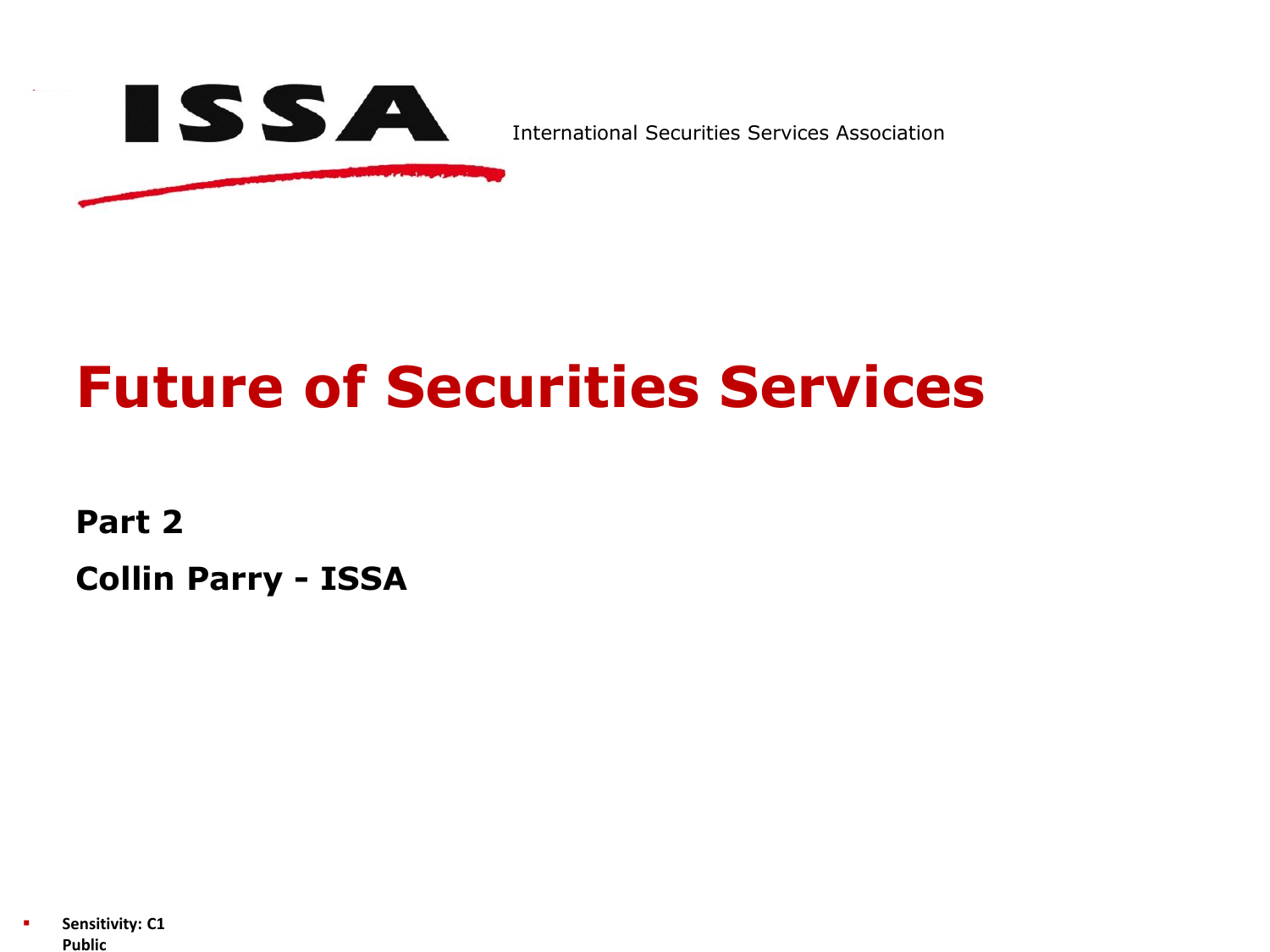

## **The detailed proposals**

#### COST PRESSURE TO THE CORE

- Industry APIs: Joint development of standardized industry APIs for core industry processes
- Common data standards: that facilitate data analytics
- Front-to-back ecosystem cost reduction: Identification of areas that lead to inefficiencies for all
- Business Process as a Service (BPaaS):
- Cost sharing for selected R&D investments: Collaboration on key investments in digitalization
- Consolidation within the industry: out of the scope of this paper as ISSA would not be involved.

#### NEW GROWTH PATHS

- Client value-add increase: Identification of areas to increase the value they provide to their clients
- Private Markets and digital assets: Development of a shared Private Markets/Alternatives/token infrastructure
- Pursue a more rigorous Front to Back cooperation: Identification of beneficial areas to address opportunities.
- Geographical cooperation: Facilitation of increased collaboration, specifically among smaller players.

#### INDUSTRY DISRUPTION

- Joint positioning: Joint efforts to accelerate the development of ESG standards
- Cyber threats arising from Cloud and Quantum Computing: Joint analysis and sharing of perspectives on risks
- SaaS ecosystems: Development of an interoperable SaaS ecosystem for data analytics and workflow solutions

#### COVID-19 EARLY LESSONS LEARNED

- Best practice sharing digitization: Sharing of best practices and lessons learned from the accelerated digitization.
- Best practice sharing: Sharing of best practices with respect to the implementation of regulation and risk management/operational resilience
- Best practice sharing future of work: Sharing of best practices and lessons learned from operating our businesses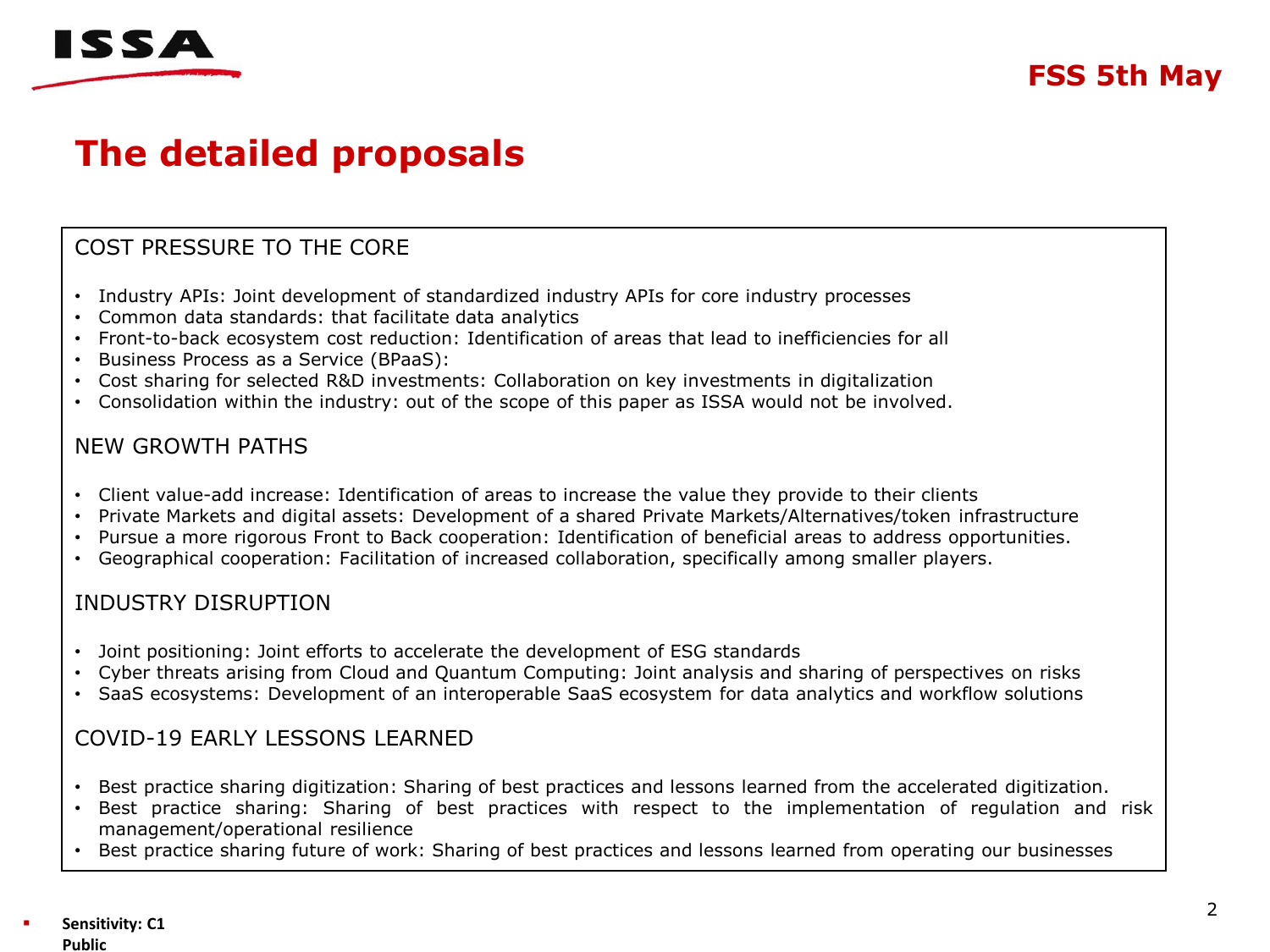

## **The detailed proposals – first filter from Sept Webinars**

| <b>Client Value Add</b>                                                                                              | <b>Private Market &amp; Digital</b>        |  |
|----------------------------------------------------------------------------------------------------------------------|--------------------------------------------|--|
| <b>F2B Cooperation</b><br><b>R&amp;D Investments</b><br><b>F2B Cost Reduction</b><br><b>Geographic collaboration</b> | <b>Digitisation Best Practices</b>         |  |
|                                                                                                                      | <b>Common data standards</b><br><b>API</b> |  |
|                                                                                                                      | <b>ESG Standards</b>                       |  |
|                                                                                                                      | <b>Cyber - Cloud and Quantum</b>           |  |
| <b>SaaS</b>                                                                                                          | <b>Risk and Resolution Best Practices</b>  |  |
| <b>BPaaS</b>                                                                                                         | <b>Future of Work Best Practices</b>       |  |
| <b>Consolidation</b>                                                                                                 |                                            |  |

**ISSA's ability to influence**

**Priority for Members**

Priority for Members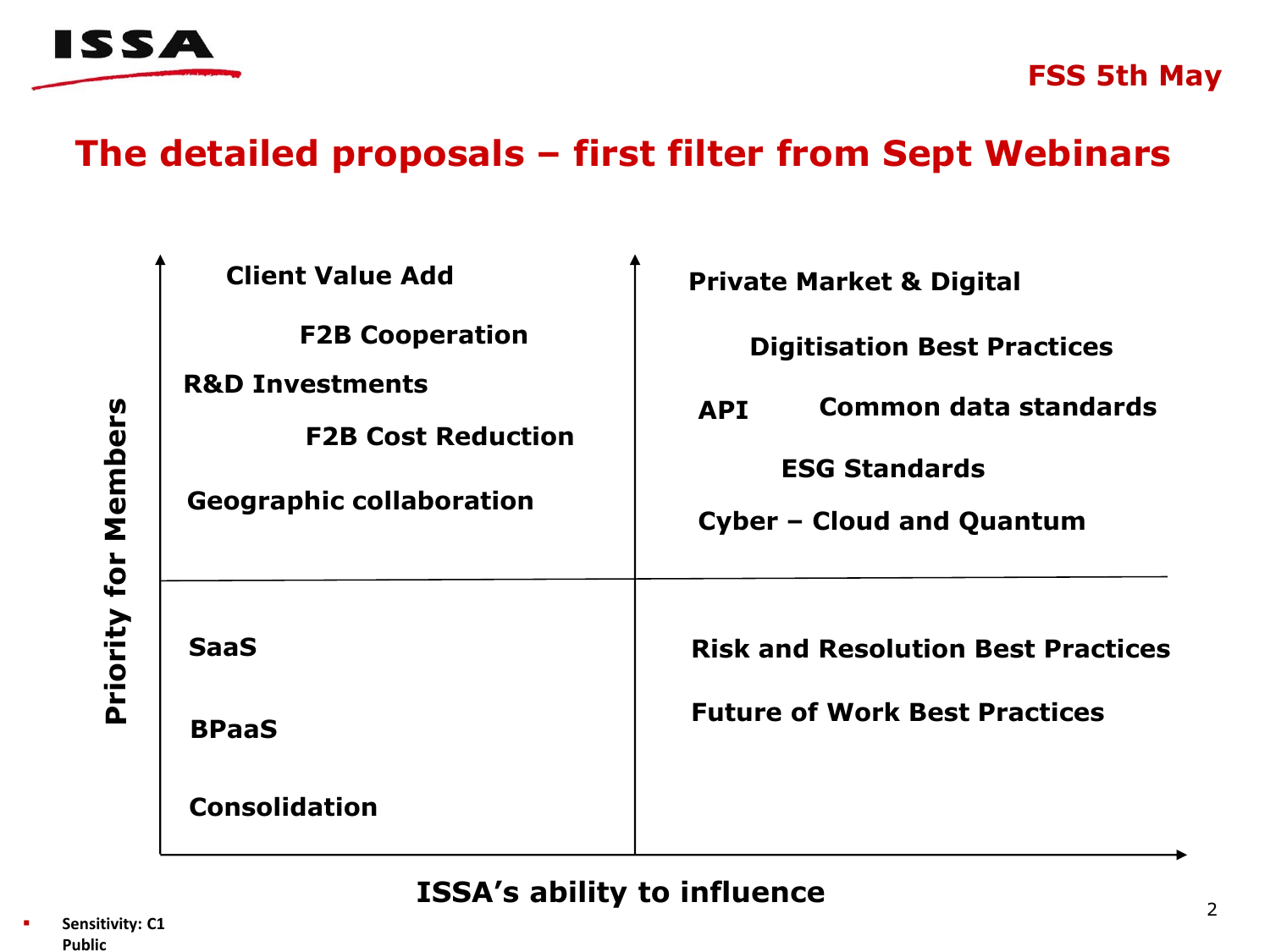

## **The detailed proposals – Remove those with little ability to influence**

|              | <b>Client Value Add</b>         | <b>Private Market &amp; Digital</b>        |
|--------------|---------------------------------|--------------------------------------------|
|              | <b>F2B Cooperation</b>          | <b>Digitisation Best Practices</b>         |
| Members      | <b>R&amp;D Investments</b>      | <b>Common data standards</b><br><b>API</b> |
|              | <b>F2B Cost Reduction</b>       | <b>ESG Standards</b>                       |
|              | <b>Geographic collaboration</b> | <b>Cyber - Cloud and Quantum</b>           |
|              |                                 |                                            |
| Priority for | <b>SaaS</b>                     | <b>Risk and Resolution Best Practices</b>  |
|              | <b>BPaaS</b>                    | <b>Future of Work Best Practices</b>       |
|              | <b>Consolidation</b>            |                                            |

**ISSA's ability to influence**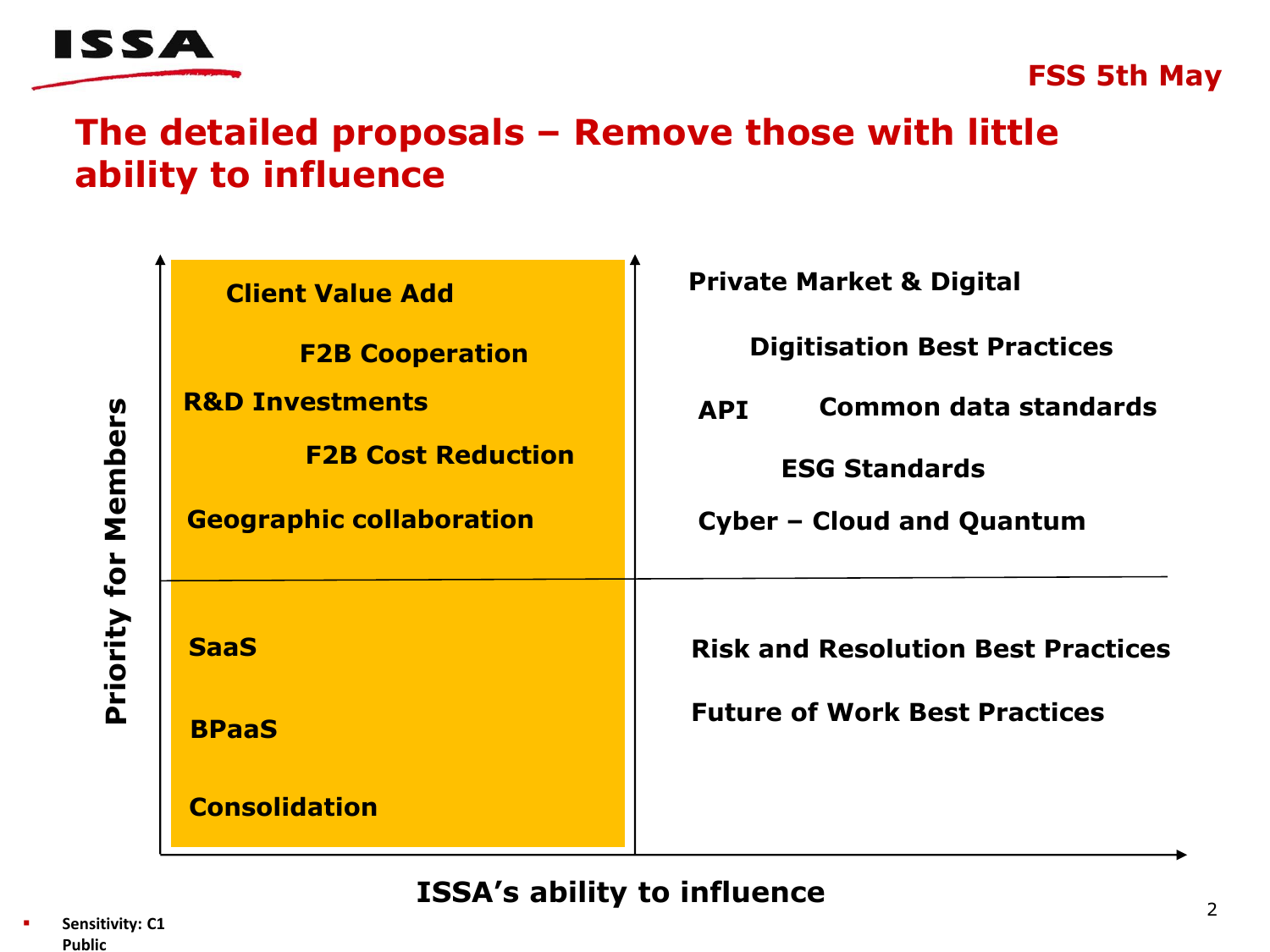

# **The detailed proposals – second filter existing WG**

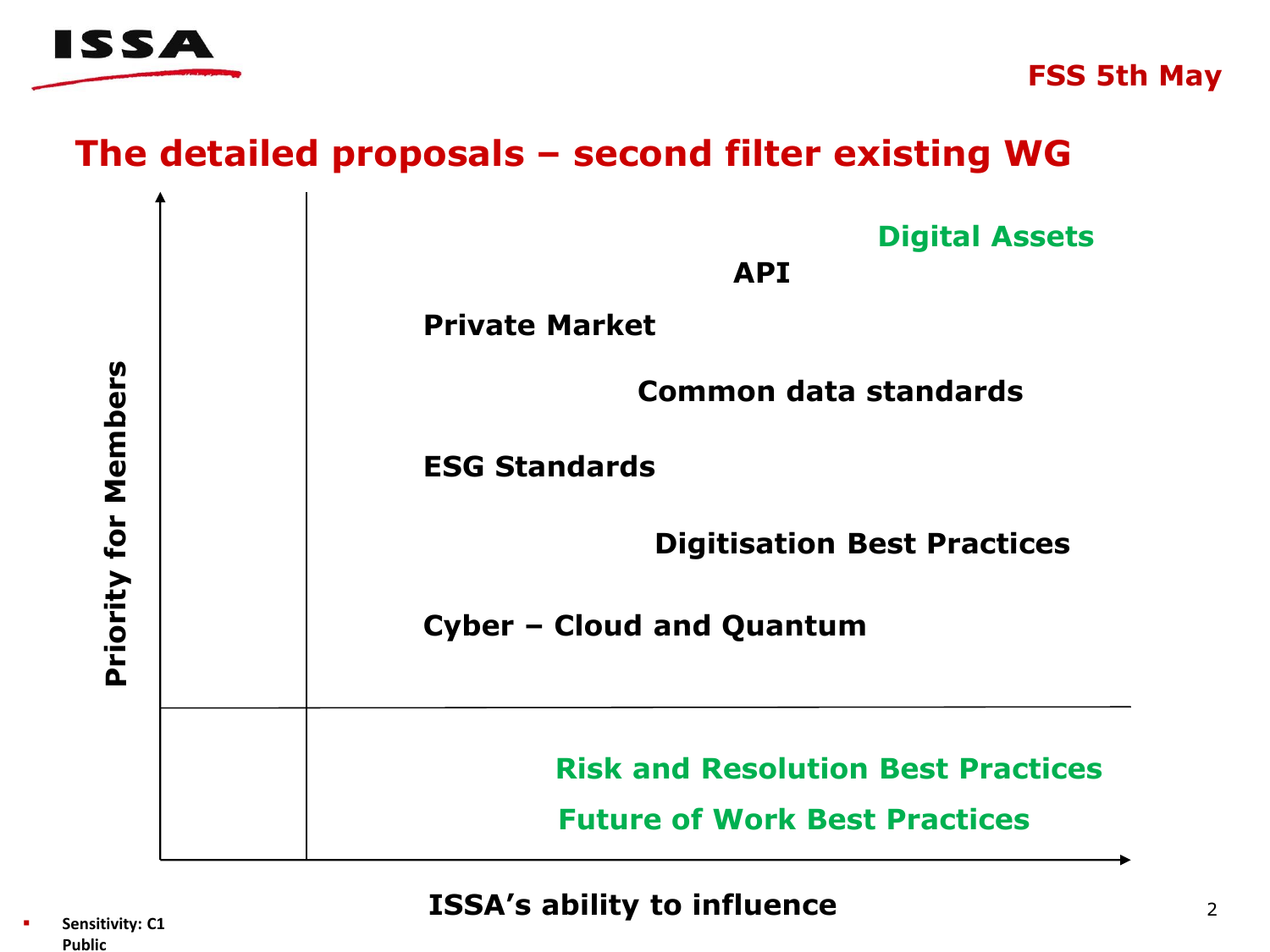

# **The detailed proposals – for debate**

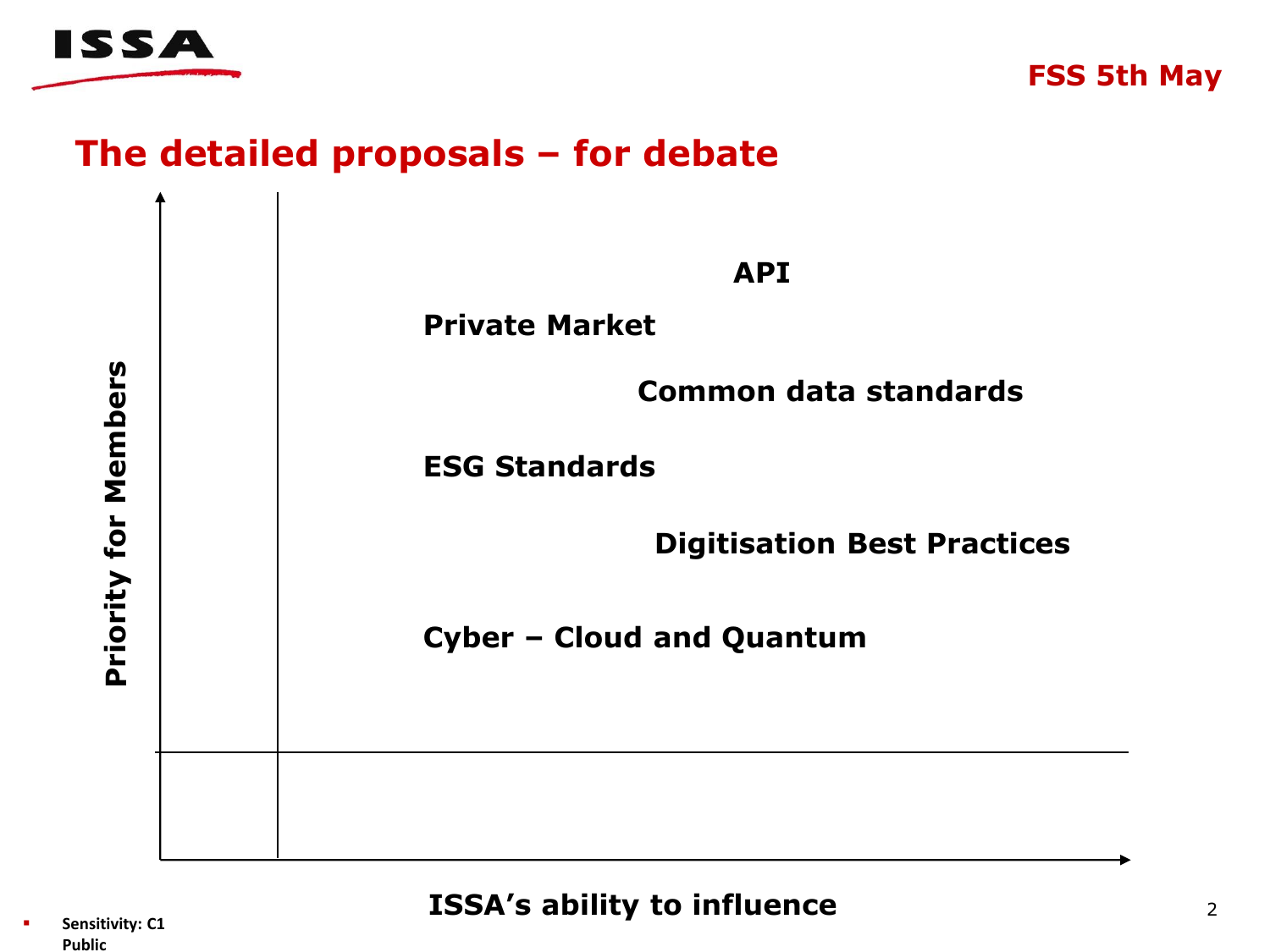



# **Poll your first thoughts**

- **Industry APIs:** Joint development of standardised industry APIs for core industry processes together with key client/user groups on the buy- and sell-side. Standardised APIs will have a long-term industry value and facilitate data sharing and service interoperability between industry participants to counter the risk of API fragmentation that could arise if players develop their own APIs without broader industry interoperability.
- **Common data standards:** Development of common data standards that facilitate data analytics creating value for clients that can be monetized in the industry and increase collaboration among industry players.
- **Private Markets and digital assets:** Development of a shared Private Markets/Alternative infrastructure and common industry standards.
- **Cyber threats arising from Cloud and Quantum Computing:** Joint analysis and sharing of perspectives on risks that could arise from a mass adoption of Cloud and Quantum Computing in Capital Markets and Securities Services, specifically with regard to cyber risk.
- **Best practice sharing digitisation:** Sharing of best practices and lessons learned from the accelerated digitisation efforts induced by running our businesses during the COVID-19 pandemic, to enable participants to review and improve own digitalisation programs.
- **· Joint positioning:** Joint efforts to accelerate the development of the securities services market standards for Environmental, Societal & Governance (ESG) or to develop common positioning for upcoming regulation

#### ▪ **www.Pollev.com/8wpolling**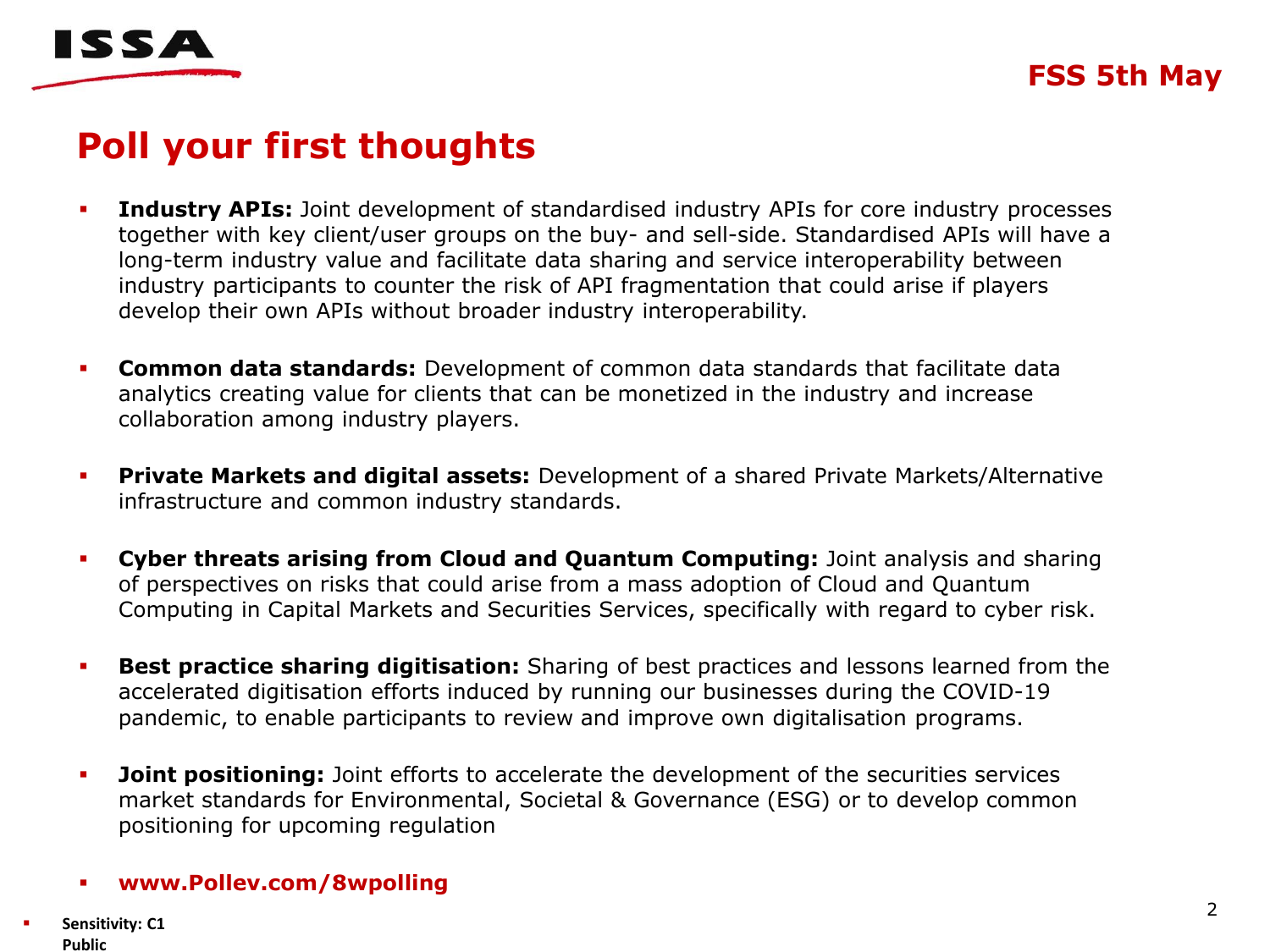

# Polling tool

# **www.Pollev.com/8wpolling**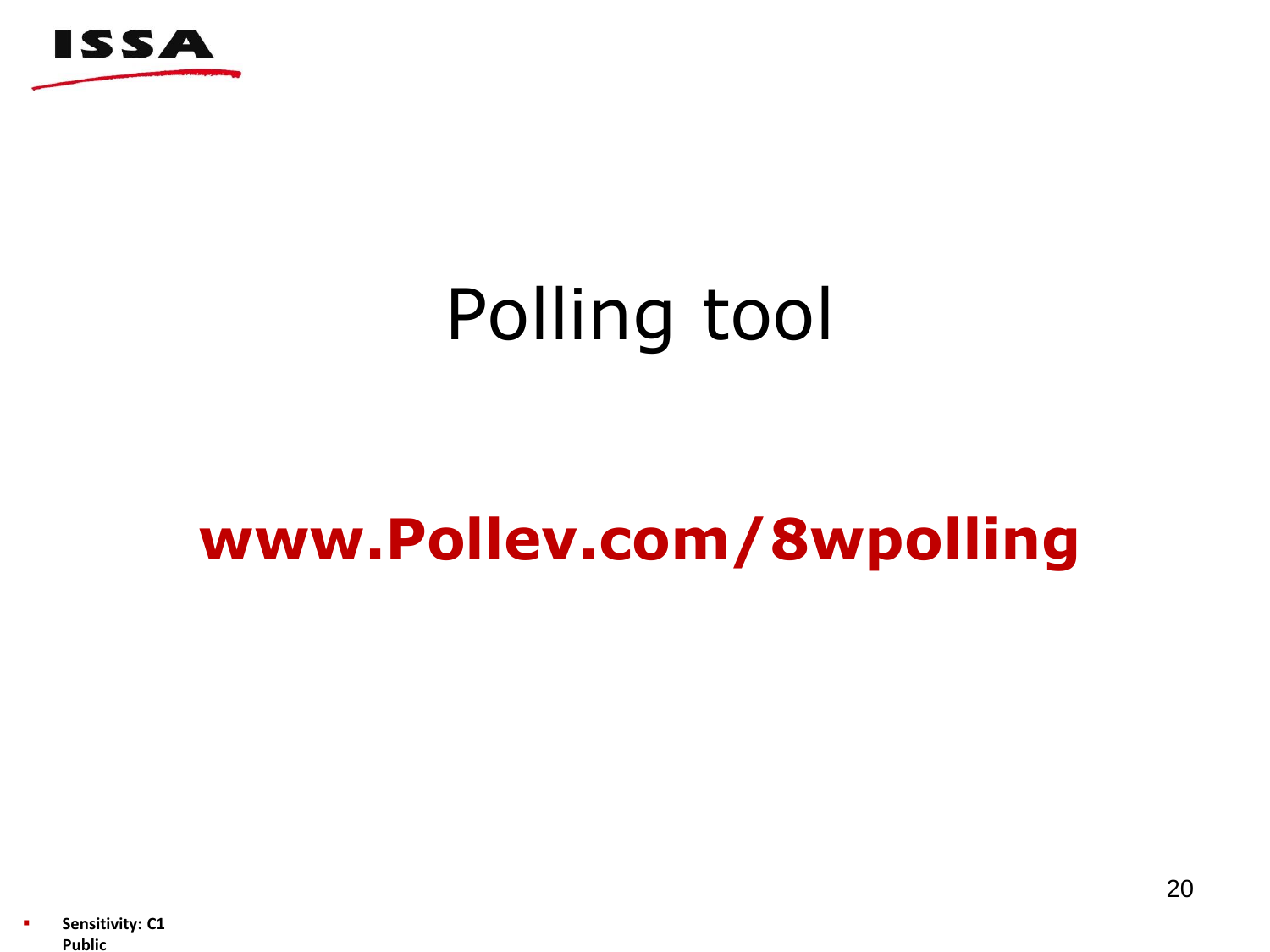

## **Activity – Ends 13.45 CET**

- $\triangleright$  Split into the Breakout Rooms technology willing
	- Randomly assigned but I tried to break up a firm's participants
- ➢ Under your team leader create a proforma rationale template for the topic.
	- **•** Some details have been completed
- $\triangleright$  Return ready to present to the plenary
- $\triangleright$  Template is simple and covers the following
	- **Name of Potential Group**
	- Purpose
	- Goal
	- **•** Description of working group topic
	- **•** Time Frame / Important Milestones
	- **•** Evaluation Criteria:
		- $\circ$  How will the work effect change through collaboration and communication to make the Securities markets more efficient and effective whilst reducing the risk for all participants
		- $\circ$  On which aspects can ISSA express clear strong (authoritative) views on implementation, industry positioning, etc.?
		- $\circ$  Is this topic already covered by another industry organization? Is this topic an area where ISSA is uniquely positioned to address?
		- o How will the Working Group's output be used? Ideally, it should lead to action and not just be a onetime thought piece.
		- o Any additional points the Breakout Team think are important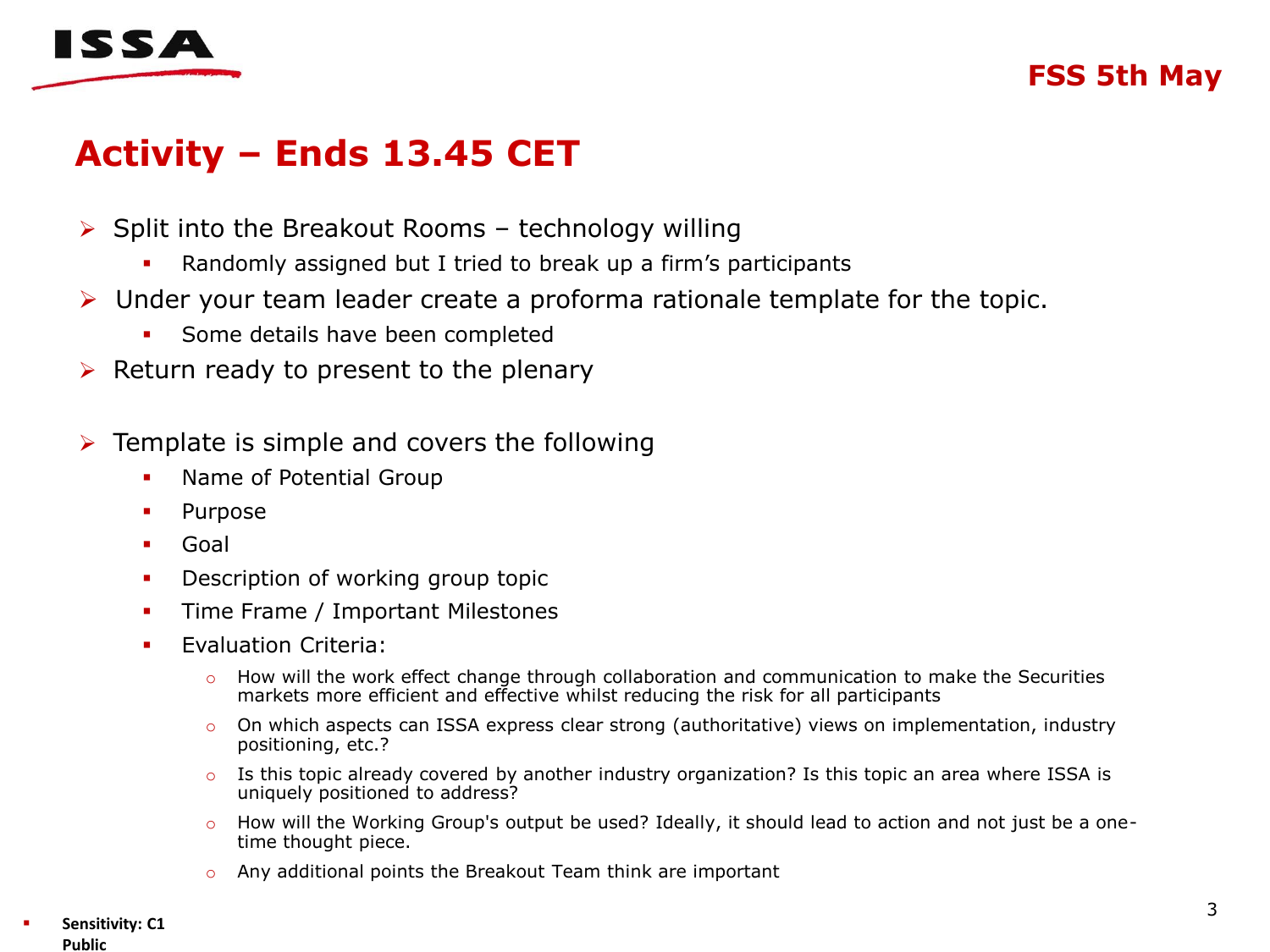

# **Presentation of the Templates**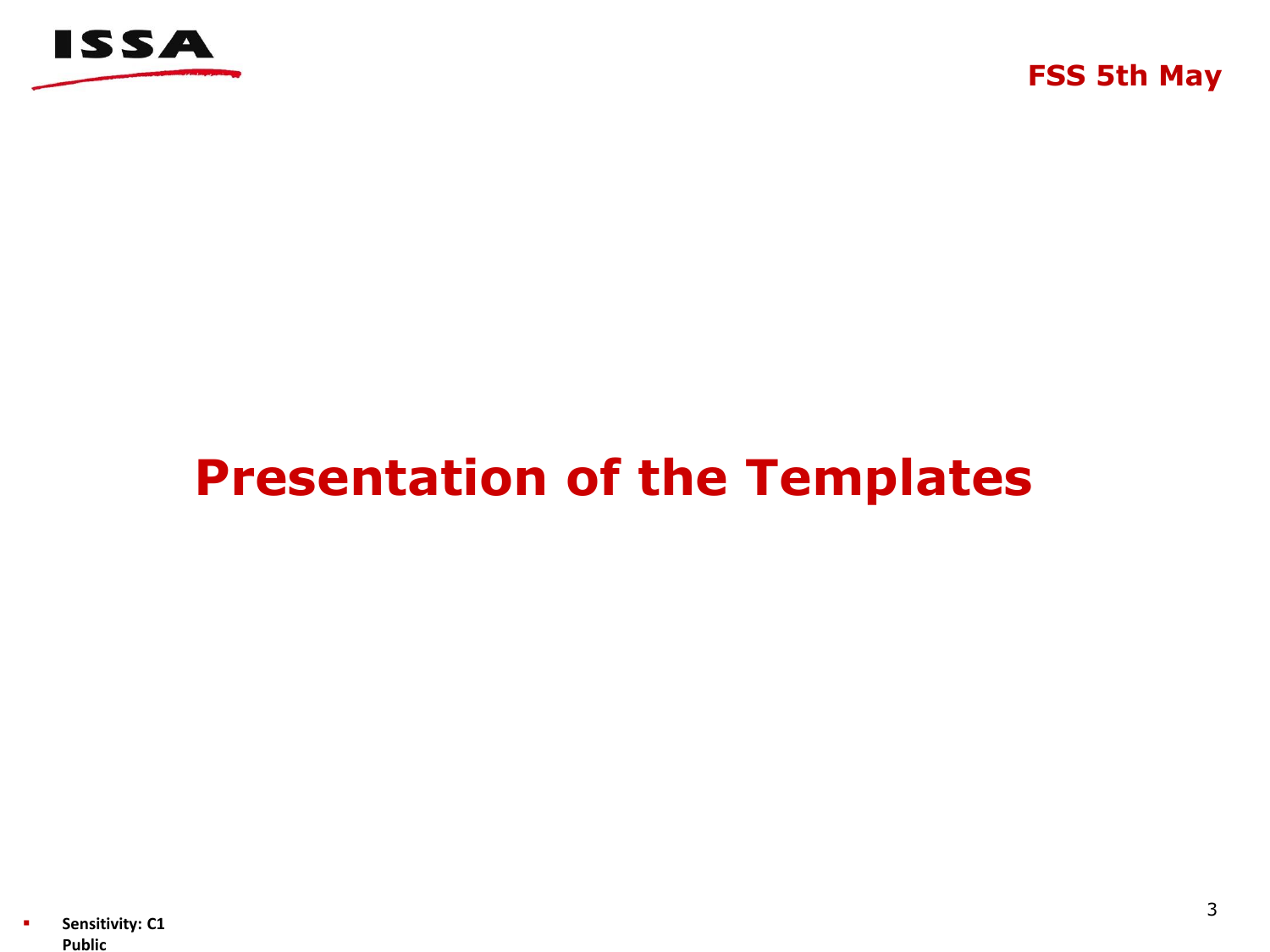

# **Poll your thoughts on the priority for the Board**

- **EXPLOSITY APIS:** Joint development of standardised industry APIs for core industry processes together with key client/user groups on the buy- and sell-side. Standardised APIs will have a long-term industry value and facilitate data sharing and service interoperability between industry participants to counter the risk of API fragmentation that could arise if players develop their own APIs without broader industry interoperability.
- **Common data standards:** Development of common data standards that facilitate data analytics creating value for clients that can be monetized in the industry and increase collaboration among industry players.
- **Private Markets and digital assets:** Development of a shared Private Markets/Alternative and Digital Asset infrastructure and common industry standards.
- **Cyber threats arising from Cloud and Quantum Computing:** Joint analysis and sharing of perspectives on risks that could arise from a mass adoption of Cloud and Quantum Computing in Capital Markets and Securities Services, specifically with regard to cyber risk.
- **Best practice sharing digitisation:** Sharing of best practices and lessons learned from the accelerated digitisation efforts induced by running our businesses during the COVID-19 pandemic, to enable participants to review and improve own digitalisation programs.
- **· Joint positioning:** Joint efforts to accelerate the development of the securities services market standards for Environmental, Societal & Governance (ESG) or to develop common positioning for upcoming regulation